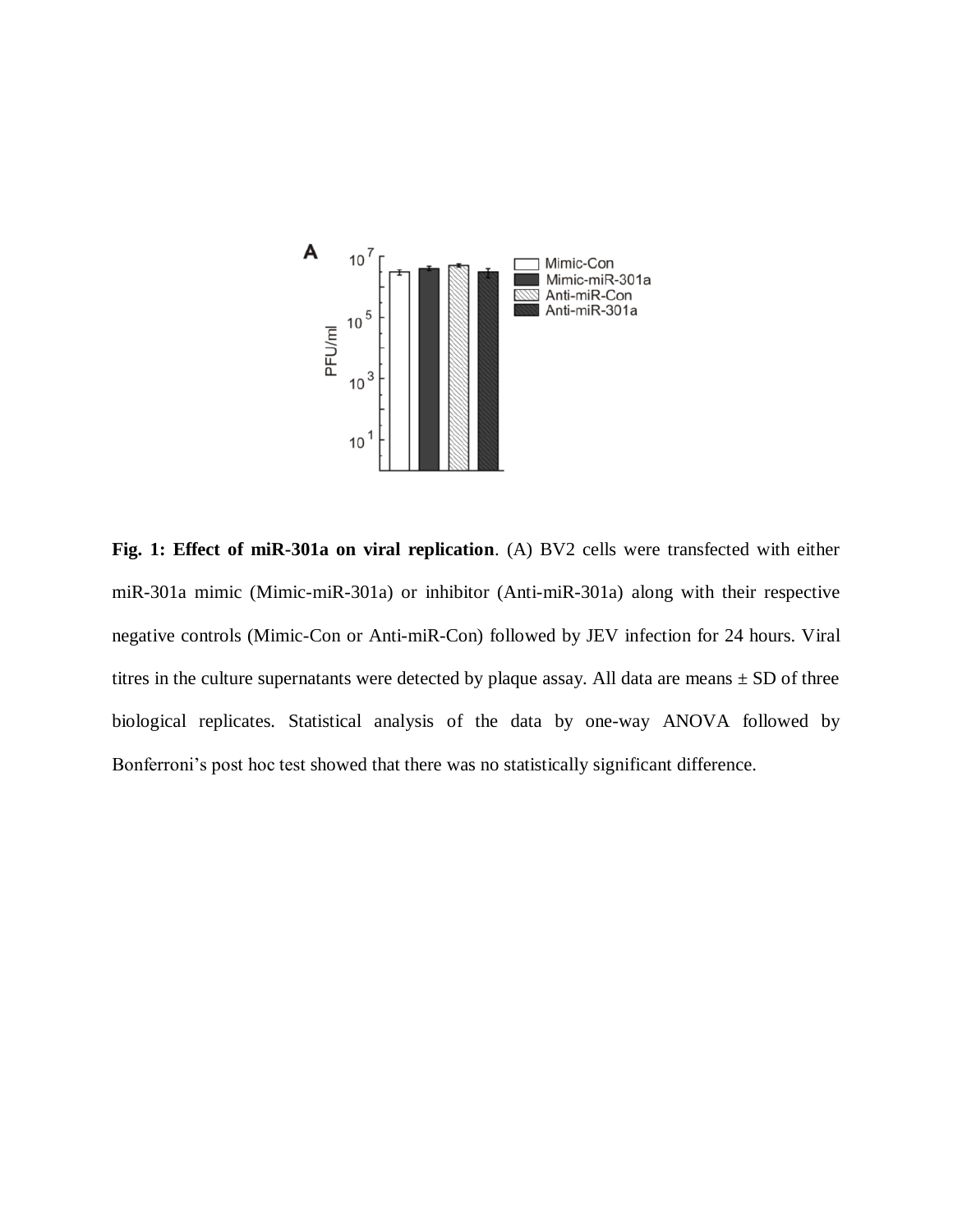

**Fig. 2: Abundances of SOCS5 and IRF1 in miR-301a overexpression**. (A and B) Following mock transfection (MT) or transfection with either miR-301a mimic (Mimic-miR-301a) or negative control (Mimic-Con) for 24 hours, CHME3 (A) and BV2 (B) cells were subjected to Western blotting for analysis of the abundances of SOCS5 and IRF1 proteins. β-actin was used as loading control. The relative abundance of miR-301a as determined by qRT-PCR analysis of each set of cells is shown below the blots to confirm effective transfection. Western blots are representative of three independent experiments.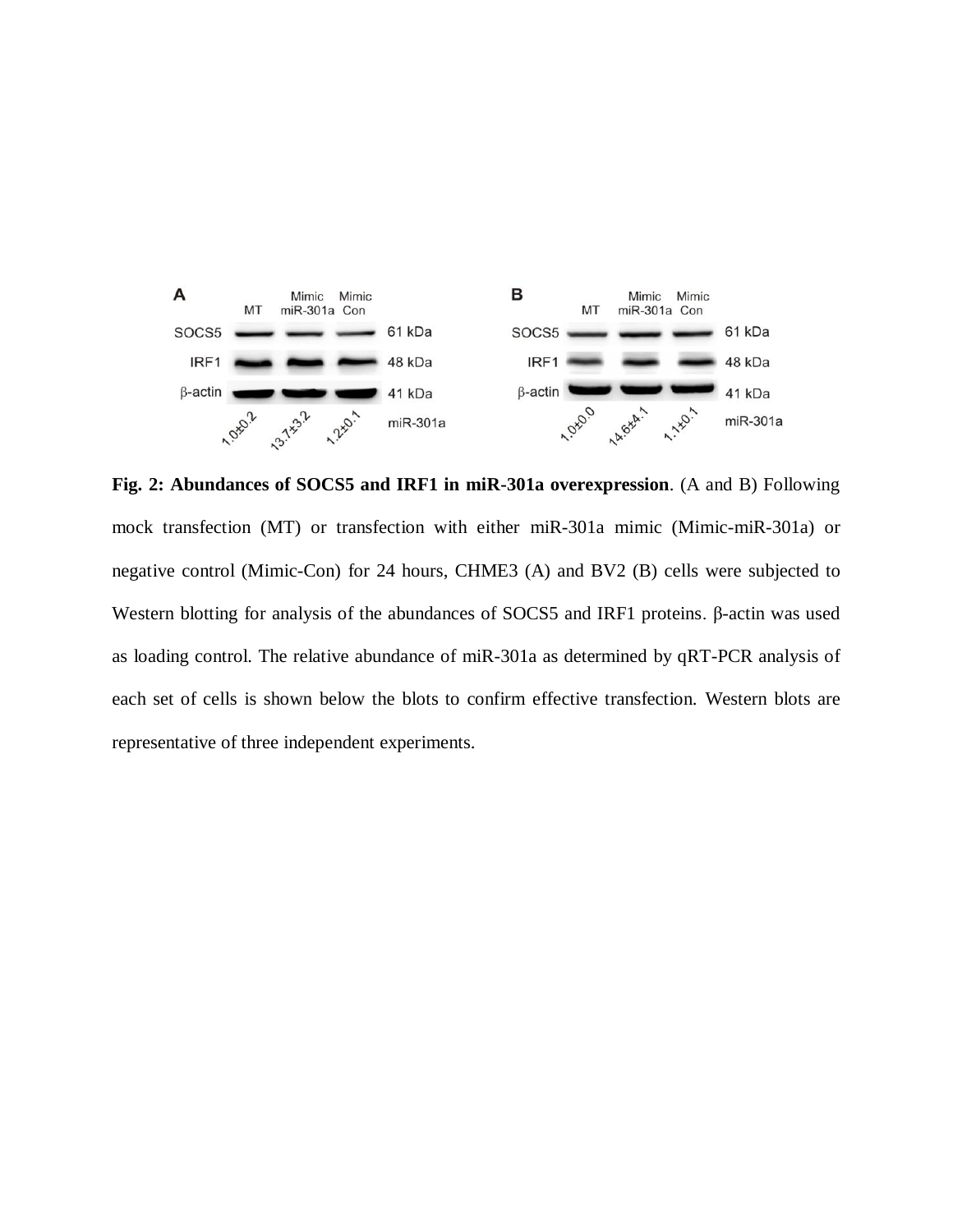

**Fig. 3: Effect of Anti-miR-301a in JEV-infected mice**. (A) BALB/c mice were mock-infected (MI) with PBS or were infected with JEV ( $3 \times 10^5$  PFU). Following 24 hours of infection, they were treated intracranially with either miR-301a Vivo-Morpholino (JEV + miR-301a-VM) or scrambled Vivo-Morpholino (JEV + VM-NC) and were monitored for changes in body weight for 7 days. Data are means  $\pm$  SD of six mice from each group. (B and C) The abundance of viral RNA and viral titre in mice brain treated as mentioned in (A) were evaluated by qRT-PCR analysis (B) and plaque assay (C), respectively. Data are means  $\pm$  SD of four mice from each group.  $*P < 0.05$ ,  $*P < 0.01$ ,  $**P < 0.001$ , as calculated by one-way ANOVA followed by Bonferroni's multiple comparisons.